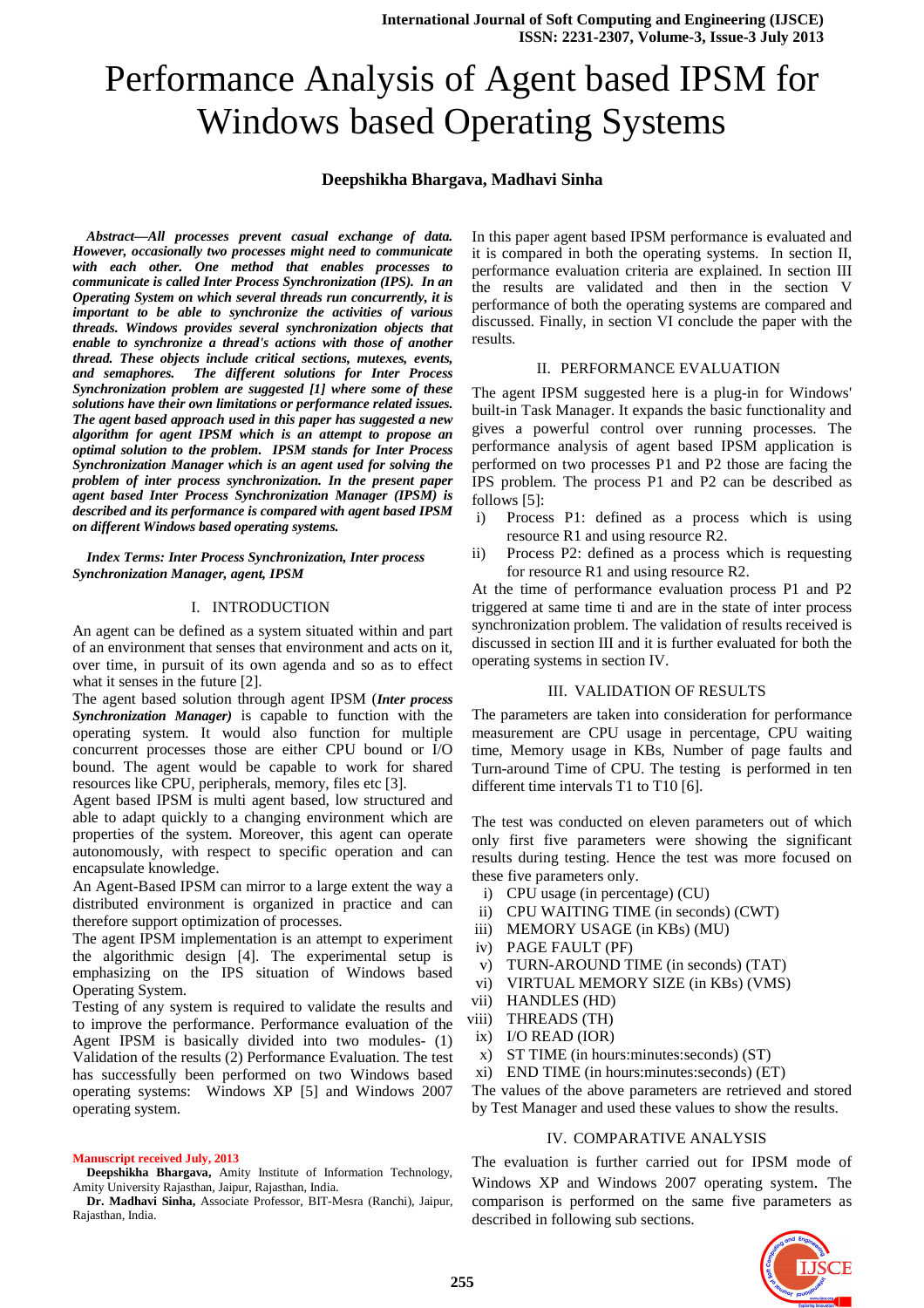**Performance Analysis of Agent based IPSM for Windows based Operating Systems** 

## *A. CPU usage in percentage*

This is an important parameter of evaluation that checks how much CPU is being used by a process during execution.

The test data shown in Table-I is the comparative analysis of process P1 and P2 in IPSM mode for Windows XP and Windows 2007 operating system.

TABLE I CPU USAGE IN IPSM MODE IN WINDOWS XP AND WINDOWS 2007

| <b>CPU</b><br>usage in<br>%age | P1 IPSM<br>Windows<br>XP | P <sub>2</sub> IPSM<br>Windows XP | P1 IPSM<br>Windows<br>2007 | P <sub>2</sub> IPSM<br>Windows<br>2007 |
|--------------------------------|--------------------------|-----------------------------------|----------------------------|----------------------------------------|
| T <sub>1</sub>                 | 92                       | 6                                 | 50                         | 50                                     |
| T <sub>2</sub>                 | 93                       | 6                                 | 50                         | 50                                     |
| T <sub>3</sub>                 | 92                       | 6                                 | 50                         | 12                                     |
| T <sub>4</sub>                 | 99                       | $\theta$                          | 50                         | 38                                     |
| T <sub>5</sub>                 | 92                       | 6                                 | 41                         | $\overline{0}$                         |
| T <sub>6</sub>                 | 92                       | 6                                 | 40                         | 50                                     |
| T7                             | 92                       | 7                                 | 50                         | 50                                     |
| T <sub>8</sub>                 | 92                       | 6                                 | 49                         | 50                                     |
| T <sub>9</sub>                 | 92                       | 7                                 | 50                         | 50                                     |
| T <sub>10</sub>                | 92                       | 6                                 | 30                         | 50                                     |

After comparative analysis as shown in "Fig. 1" it can be observed that process P1 in IPSM mode of Windows XP operating system is in critical section in all the cases where as process P2 is waiting state.

On the other hand, in Windows 2007 both the processes do not have such clear distinction.

Hence, it can be stated that,

*"Processes in running state of Windows XP operating system showing better CPU usage as compared to Windows 2007 operating system."* 



Fig. 1. Comparative analysis of CPU usage in IPSM mode in Windows XP and Windows 2007

## *B. CPU waiting time in seconds*

This parameter checks, how much time (in seconds) a process waits for CPU execution. The CPU waiting time in IPSM mode is also being compared for Windows XP and Windows 2007 operating sytem as shown in Table-II.

TABLE II CPU WAITING TIME SECONDS IPSM MODE IN WINDOWS XP AND WINDOWS 2007

| <b>CPU</b><br>WAITING<br><b>TIME IN</b><br><b>SECONDS</b> | P1 IPSM<br>Windows<br><b>XP</b> | P <sub>2</sub> IPSM<br>Windows<br><b>XP</b> | P1 IPSM<br>Windows<br>2007 | P <sub>2</sub> IPSM<br>Windows<br>2007 |
|-----------------------------------------------------------|---------------------------------|---------------------------------------------|----------------------------|----------------------------------------|
| T1                                                        | 0                               | 70                                          | 23                         | 24                                     |
| T <sub>2</sub>                                            | 0                               | 31                                          | 32                         | 31                                     |
| T <sub>3</sub>                                            | $\Omega$                        | 40                                          | 36                         | 37                                     |
| T <sub>4</sub>                                            | $\Omega$                        | 31                                          | 1                          | 2                                      |
| T <sub>5</sub>                                            | $\theta$                        | 32                                          | 36                         | 37                                     |
| T <sub>6</sub>                                            | $\theta$                        | 44                                          | 1                          | 2                                      |
| T7                                                        | $\theta$                        | 44                                          | 10                         | 11                                     |
| T <sub>8</sub>                                            | 0                               | 53                                          | 1                          | 2                                      |
| T <sub>9</sub>                                            | 0                               | 35                                          | 2                          | 1                                      |
| T <sub>10</sub>                                           | 0                               | 43                                          | 6                          | 5                                      |

After comparative analysis of CPU waiting time in IPSM as shown in "Fig. 2" for both the operating systems, it can be observed that process P1 of Windows XP is in clear running state and in critical section, hence having less CPU waiting time. Process P2 of Windows XP is consuming more CPU waiting time.

On the other hand, process P1 and P2 in Windows 2007 are having moderate situation where during some time intervals, P1 is in critical section and sometime P2 is in critical section.

Hence it can be stated that,

*"CPU waiting time in IPSM mode of Windows XP operating system is showing better results as compared to processes waiting in Windows 2007 operating system."* 

CPU Waiting Time in Seconds Windows XP v/s Window



Fig. 2. Comparative analysis of CPU waiting time in IPSM mode in Windows XP and Windows 2007

## *C. Memory usage in KBs*

Another parameter on which the comparison carried out is Memory usage. It states how much memory space (in KB) is used by a process. Memory usage in IPSM mode of Windows XP and Windows 2007 is shown in Table-III.

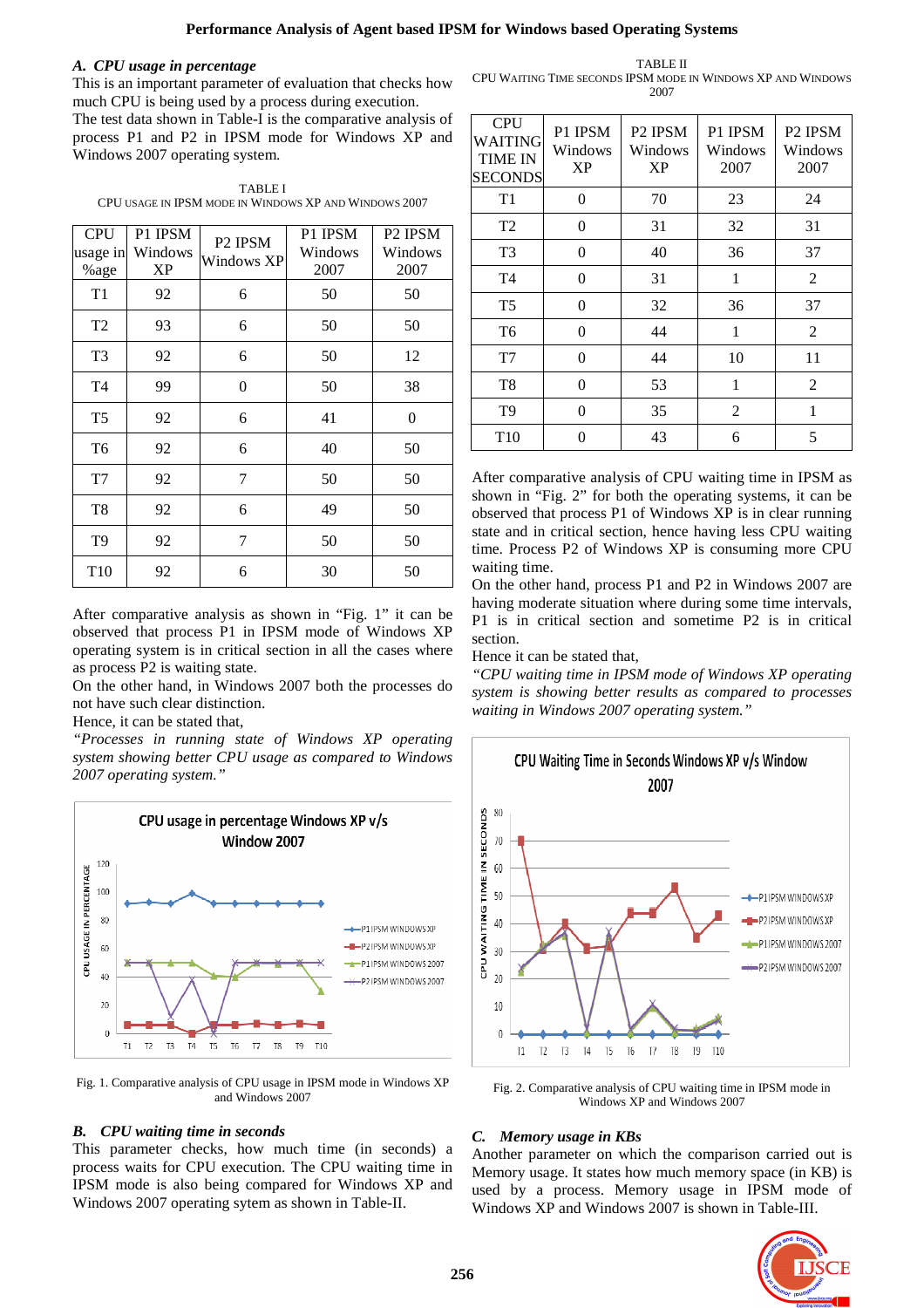# **International Journal of Soft Computing and Engineering (IJSCE) ISSN: 2231-2307, Volume-3, Issue-3 July 2013**

TABLE III MEMORY USAGE IN IPSM MODE IN WINDOWS XP AND WINDOWS 2007

| Memory          | P1 IPSM   | P <sub>2</sub> IPSM | P1 IPSM | P <sub>2</sub> IPSM |
|-----------------|-----------|---------------------|---------|---------------------|
| Usage in        | Windows   | Windows             | Windows | Windows             |
| KВ              | <b>XP</b> | <b>XP</b>           | 2007    | 2007                |
| T1              | 2940      | 2924                | 3236    | 3244                |
| T <sub>2</sub>  | 2944      | 2924                | 3248    | 3396                |
| T <sub>3</sub>  | 2948      | 2940                | 3316    | 3256                |
| T <sub>4</sub>  | 2940      | 2936                | 3244    | 3236                |
| T <sub>5</sub>  | 2944      | 2928                | 3336    | 3320                |
| T <sub>6</sub>  | 2940      | 2924                | 3232    | 3236                |
| T7              | 2948      | 2932                | 3240    | 3232                |
| T <sub>8</sub>  | 2944      | 2924                | 3240    | 3228                |
| T <sub>9</sub>  | 2948      | 2924                | 3228    | 3236                |
| T <sub>10</sub> | 2944      | 2936                | 3244    | 3248                |

"Fig. 3" showing the comparative analysis of memory usage for both the operating systems.



mode in Windows XP and Windows 2007

After comparative analysis of memory usage in IPSM mode of Windows XP and Windows 2007 operating system it is observed that processes P1 and P2 both are consuming lesser memory in Windows XP operating system as compared to Windows 2007 operating system.

This is the only case where Windows 2007 operating system is showing better results. Hence it can be stated that,

*"Processes in Windows 2007 consume lesser memory as compared to Windows XP operating system."* 

# *D. Number of page faults*

Both the operating systems are further compared on parameter number of page faults as shown in Table-IV. This parameter belongs to the Number of page faults occurred for a process.

TABLE IV NUMBER OF PAGE FAULTS IN IPSM MODE IN WINDOWS XP AND WINDOWS 2007

| NO. OF          | P1 IPSM   | P <sub>2</sub> IPSM | P1 IPSM | P <sub>2</sub> IPSM |
|-----------------|-----------|---------------------|---------|---------------------|
| <b>PAGE</b>     | Windows   | Windows             | Windows | Windows             |
| <b>FAULTS</b>   | <b>XP</b> | <b>XP</b>           | 2007    | 2007                |
| T1              | 749       | 745                 | 3574    | 3577                |
| T <sub>2</sub>  | 750       | 745                 | 3621    | 3667                |
| T <sub>3</sub>  | 751       | 749                 | 3736    | 3631                |
| T <sub>4</sub>  | 750       | 748                 | 3618    | 3614                |
| T <sub>5</sub>  | 750       | 746                 | 3748    | 3748                |
| T6              | 749       | 745                 | 3614    | 3620                |
| T7              | 751       | 747                 | 3627    | 3642                |
| T8              | 750       | 745                 | 3627    | 3627                |
| T <sub>9</sub>  | 751       | 745                 | 3618    | 3631                |
| T <sub>10</sub> | 750       | 748                 | 3592    | 3610                |

After comparative analysis of number of page faults as shown in "Fig. 4" in both the operating systems it is showing contradictory results.

The number of page faults is decreasing in Windows 2007 operating system. It is showing better result as compared to Windows XP operating system.

Hence it can be stated that,

*"Number of page faults reduce in IPSM mode of Windows 2007 operating system as compared to Windows XP operating system."* 



Figure 4. Comparative analysis of number of page faults in IPSM mode in Windows XP and Windows 2007

# *E. Turn Around time in seconds*

This is the time (in seconds) which a process takes in execution. After comparative analysis of turn around time in IPSM mode for both the operating system as shown in Table-V and "Fig. 5", it is observed that processes P1 and P2 running in Windows 2007 system consume lesser turn around time as compared to Windows XP operating system.

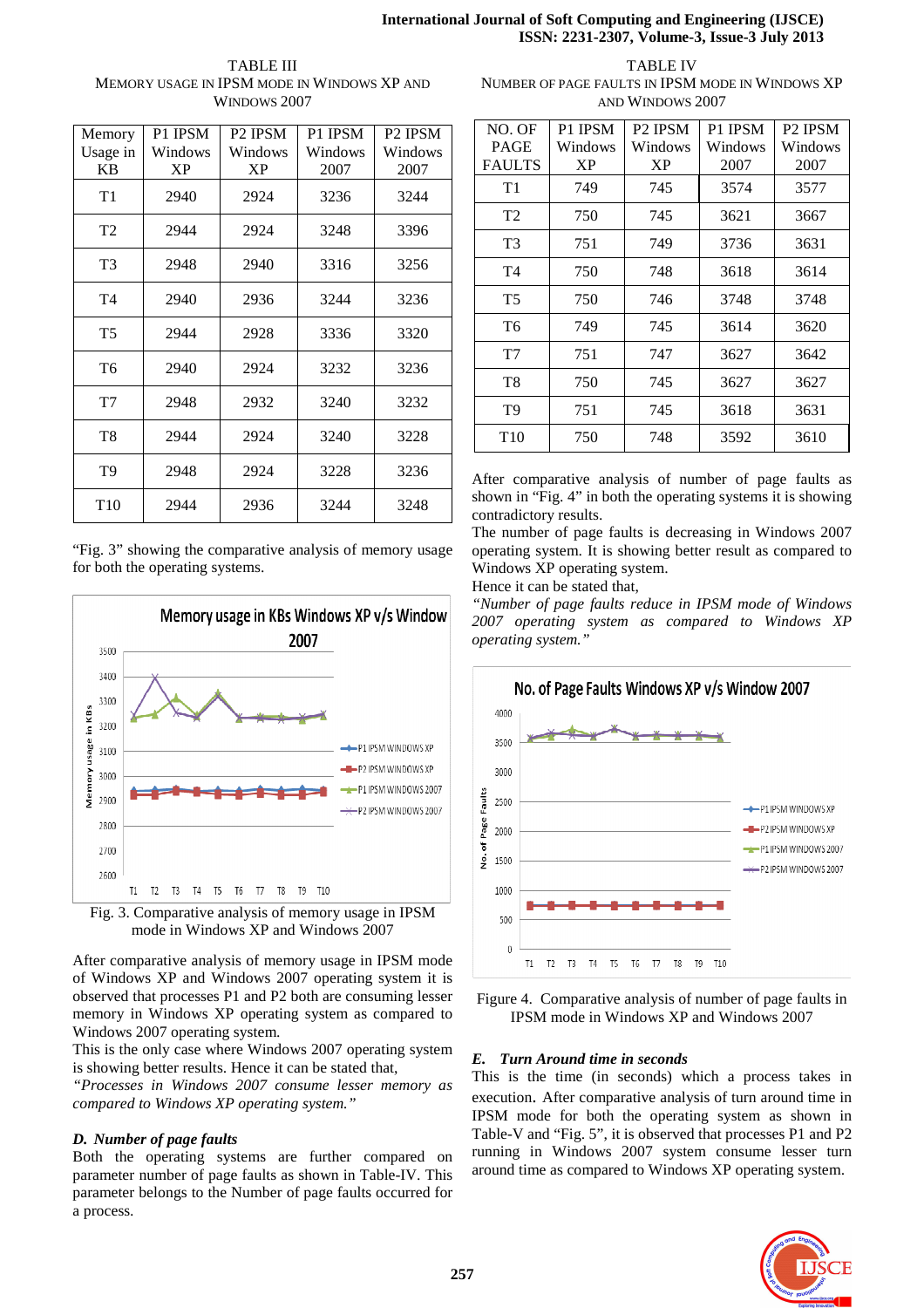# **Performance Analysis of Agent based IPSM for Windows based Operating Systems**

| <b>TABLE V</b>                                  |
|-------------------------------------------------|
| TURN AROUND TIME IN IPSM MODE IN WINDOWS XP AND |
| WINDOWS 2007                                    |

| <b>TURN</b><br><b>AROUND</b><br>TIME IN<br><b>SEC</b> | P1 IPSM<br>Windows<br>XP | P <sub>2</sub> IPSM<br>Windows XP | P1 IPSM<br>Windows<br>2007 | P <sub>2</sub> IPSM<br>Windows<br>2007 |
|-------------------------------------------------------|--------------------------|-----------------------------------|----------------------------|----------------------------------------|
| T <sub>1</sub>                                        | 117                      | 225                               | 39                         | 37                                     |
| T <sub>2</sub>                                        | 126                      | 225                               | 36                         | 38                                     |
| T <sub>3</sub>                                        | 117                      | 232                               | 36                         | 37                                     |
| T <sub>4</sub>                                        | 117                      | 227                               | 37                         | 37                                     |
| T <sub>5</sub>                                        | 117                      | 220                               | 37                         | 36                                     |
| T <sub>6</sub>                                        | 116                      | 218                               | 37                         | 39                                     |
| T7                                                    | 116                      | 230                               | 37                         | 38                                     |
| T8                                                    | 116                      | 213                               | 36                         | 38                                     |
| T <sub>9</sub>                                        | 116                      | 222                               | 37                         | 39                                     |
| T <sub>10</sub>                                       | 117                      | 208                               | 38                         | 39                                     |



Figure 5. Comparative analysis of Turn Around Time in IPSM mode in Windows XP and Windows 2007

## Hence it can be stated that,

*"Processes running in Windows 2007 operating consume lesser Turn Around Time as compared to Windows XP operating system."*

## V. CONCLUSION

In this paper five parameters are successfully tested and proved subsequently on Windows XP based operating system and Windows 2007 operating system.

It can be proved from section IV that the agent based IPSM is showing following results after comparison between Windows XP based operating system and Window 2007 operating system:

- i) Processes in running state of Windows XP operating system showing better CPU usage as compared to Windows 2007 operating system.
- ii) CPU waiting time in IPSM mode of Windows XP operating system is showing better results as compared to processes waiting in Windows 2007 operating system.
- iii) Processes in Windows 2007 consume lesser memory as compared to Windows XP operating system.
- iv) Number of page faults reduce in IPSM mode of Windows 2007 operating system as compared to Windows XP operating system
- v) Processes running in Windows 2007 operating consume lesser turn around time as compared to Windows XP operating system.

As a whole it is proved that,

*"Windows XP based operating system consumes better CPU usage and CPU waiting time as compared to Windows 2007 operating system. On the other hand, Windows 2007 operating system consumes lesser memory, page faults and turn around time as compared to Windows XP operating system."* 

#### REFERENCES

- [1] Jennings N. R., Wooldridge M., "Applications of Intelligent Agents", Journal of Queen Mary & Westfield College, University of London
- [2] Montaner M., "Collaborative Recommender Agents Based On Case-Based Reasoning and Trust", PhD Thesis in Computer Engineering. Departament of Electronics, Computer Science and Automatic Control. Universitat de Girona. September, 2003.
- [3] Hyacinth S. Nwana, "Software Agents: An Overview", Intelligent Systems Research Advanced Applications & Technology Department ,BT Laboratories, Springer Berlin / Heidelberg, pp 59- 78, 1997
- [4] Bhargava D., Sinha M., "Agent based design for solving Inter Process Synchronization Problem", STEPS-INDIA Public Domain (IJAEA), Year 2011, Volume-1, June Issue, print ISSN 0975 – 7783, Online ISSN : 0975 – 7791
- [5] Bhargava D., Sinha M., "Performance Analysis of Agent Based IPSM", 2012 The Ninth International Joint Conference on Computer Science and Software Engineering, Department of Computer and Mul"timedia Engineering University of the Thai Chamber of Commerce, 2012
- [6] Braha D., Maimon O. , "The design process: Properties, paradigms, and structure", IEEE TRANSACTIONS ON SYSTEMS MAN AND CYBERNETICS PART A-SYSTEMS AND, Vol. 27, No. 2. (March 1997), pp. 146-166 Key: citeulike:6426312
- [7] H. Kitano and M.Asada. RoboCup Humanoid Challenge: That's One Small Step for A Robot, One Giant Leap for Mankind.In Proceedings of the IEEE/RSJ International Conference on Intelligent Robots and Systems (IRO-98), 1998
- [8] K.Kostiadis and H.Hu. A Muti-Threaded Approach to Simulated Soccer Agents for the RoboCup Competition. In M. Veloso, E. Pagello, and H. Kitano, editors, RoboCup-99: Robot Soccer World Cup III. Springer Verlag, 2000
- [9] H. Mills. Chief Programmer Teams, Principles and Procedures. Technical Report FCS 71-5108,IBM Federal Systems Division, Gaithersburg, MD, 1971.
- [10] L.P. Reis and J. N. Lau. FC Portual Team Description: RoboCup-2000 Simulation League Cham-pion. In P. Stone, T. Balch, and G. Kraetszchmar, editors, RoboCup-200: Robot Soccer World Cup IV. Springer Verlag, Berlin, 2001
- [11] M.P. Wand. Fast Computation of Multivariate Kernel Estimators. Journal of Computational and Graphical Statistics, 1994
- [12] Brooks, Rodney A., Intelligence without Representation, Artificial Intelligence 47:139-160, 1991
- [13] U. Ramachandran, M. Solomon, M. Vernon Hardware support for interprocess communication Proceedings of the 14th annual international symposium on Computer architecture. Pittsburgh, Pennsylvania, United States. Pages: 178 - 188. Year of Publication: 1987 ISBN 0-8186-0776-9

## **DR. DEEPSHIKHA BHARGAVA**



Degree of Doctor of Philosophy-Computer Science (PhD-Computer Science) from Banasthali University.

## BRIEF PROFILE

At present she is working as Head of Institution at Amity Institute of Information Technology, Amity University Rajasthan, Jaipur. She has more than 15 years of teaching experience. She is also holding the

degree of M.Tech. (Comp. Sc.), MCA and M.Sc. (Computer Science). She has overall 16 book publications into her credit. She has presented and published more than 30 research papers in International & National Journals and Conferences. Recently presented paper in IEEE International Conference at Bangkok, Thailand.

She is Member of International Association of Computer Science and Information Technology (IACSIT) Singapore, International Computer